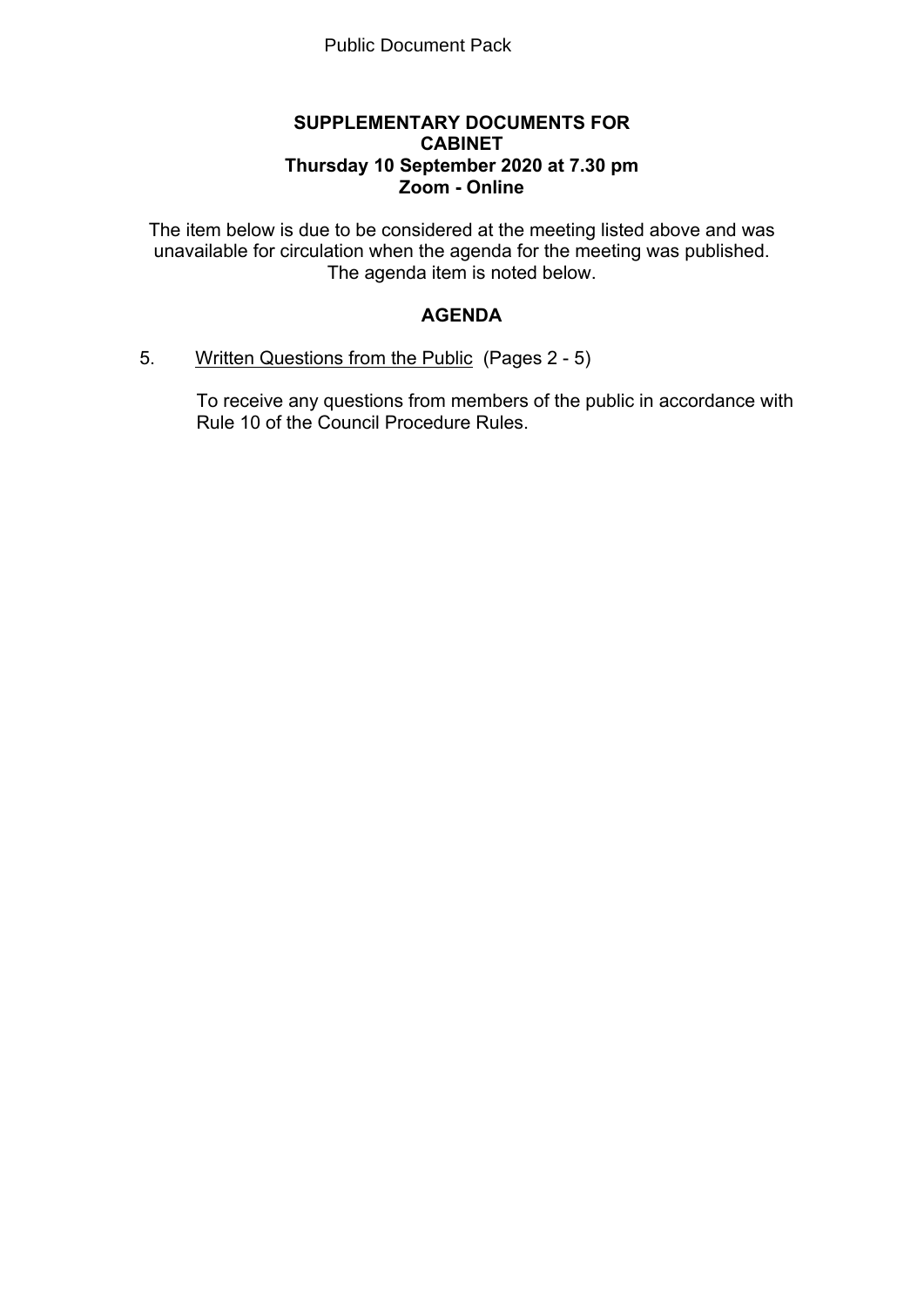# **Cabinet – 10 September 2020 Questions from the Public**

# **1 Mr Nicholas Taylor to Councillor Mark Ingall, Leader of the Council**

In February, in response to a question to you about the external repair and painting of council owned houses you said that "the Council had a programme of cyclical painting which is prioritised annually based on resources available, priorities and the condition of dwellings and that a programme of external painting of estates shown on the council's website will be updated in May 2020".

I subsequently made a Freedom of Information request of the Council, who responded by saying that the Council had no record of when houses had been externally repaired and painted before 2016 and that since then less than 250 houses have had such work carried out. As at the time of writing the website has not been updated, indeed it does not look as though it has been updated for over two years.

Without historical information, how has Harlow Council been able to prioritise when houses have and will be externally repaired and painted, when will a list appear on the council's website and bearing in mind how few houses have been completed in the last 4 years, when can every council tenant of a house expect to see their home refurbished and painted externally?

## **Reply from Councillor Mark Ingall (Leader of the Council):**

The Council is using survey information as wells as its Asset Management information to target its cyclical maintenance programmes to the housing stock. This is reviewed annually, against priorities when developing the Housing Investment programme. The revised external works programmes commenced in 2018/19 and include programmes of cyclical maintenance to realise economies of scale and efficiencies.

Following a review of the implications of Covid-19, it is expected following this review, that a revised Housing Investment Programme will be published later in the year.

## **2 Mr Robert Bruce to Councillor Mark Ingall, Leader of the Council**

Many residents in Harlow have concerns about the poor state of Harlow's roads (traffic congestion, pot holes, street lights, flickering bollards) that seem to remain unattended.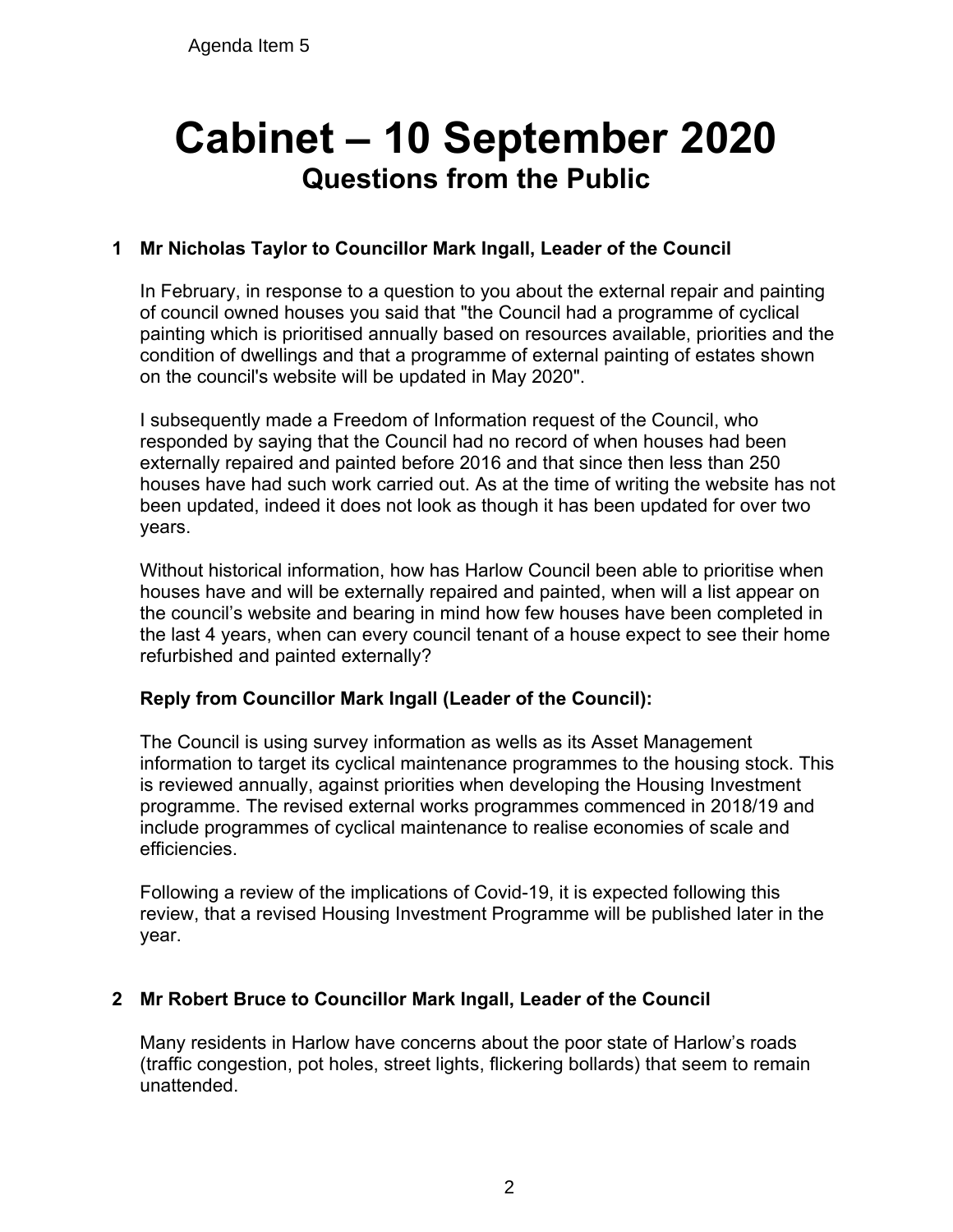My question is this. Does Harlow Council have any input to Essex County Council, as what priority is given to repair and maintain roads and street furniture in Harlow? Has the Council expressed any concerns that the residents of Harlow feel that they seem to be given a low priority, when it comes to keeping the Towns roads in good order and free flowing.

#### **Reply from Councillor Mark Ingall (Leader of the Council):**

I share your concerns, but I am afraid ECC do not seem to recognise the problems you mention. Indeed a recent report by ECC highways has a rather selfcongratulatory tone and at least one of Harlow's Conservative County Councillors has congratulated the County on the lack of potholes in his division.

Harlow Council operates a Highways Rangers scheme on behalf of ECC whereby minor rectification works on ECC owned land within Harlow can be identified and remedial works carried out by Harlow Council to ensure that such matters are dealt with quickly.

Essex County Council (ECC) holds a quarterly Local Highways Panel specifically for Harlow involving Harlow Councillors. The panel has the responsibility for setting priorities and making recommendations for Highways schemes within the town. The meetings focus on schemes to improve congestion and resolve safety issues and these prioritised schemes are then recommended to ECC. But the budget allowed by Essex County Council for schemes recommended by this panel falls a long way short of being adequate to meet Harlow's needs.

Harlow Council Officers maintain active working relationships with Essex Highways teams regarding outstanding defects that have been reported but require completion. I personally work with and support local cycling groups and road users to identify cycle track and highways issues. I communicate these to the ECC highways portal, the ECC Portfolio Holder for highways and the Harlow's County Councillors. Recently as a result of a campaign undertaken by Harlow cycling groups ECC were persuaded to find £200,000 for immediate repairs to our cycle tracks.

Ultimately the problem is not the identification of schemes to improve the highways within Harlow but the inadequate allocation of funding to enable schemes to progress by ECC.

## **3 Mr Steve Dean to Councillor Mark Ingall, Leader of the Council**

In response to my question to you at the July meeting of the Cabinet you responded by saying that the council would be focussing on new HMOs and those where there was a change in HMO ownership. Following this they may start to look at existing HMOs where there may be a breach of covenant. You went on to give examples of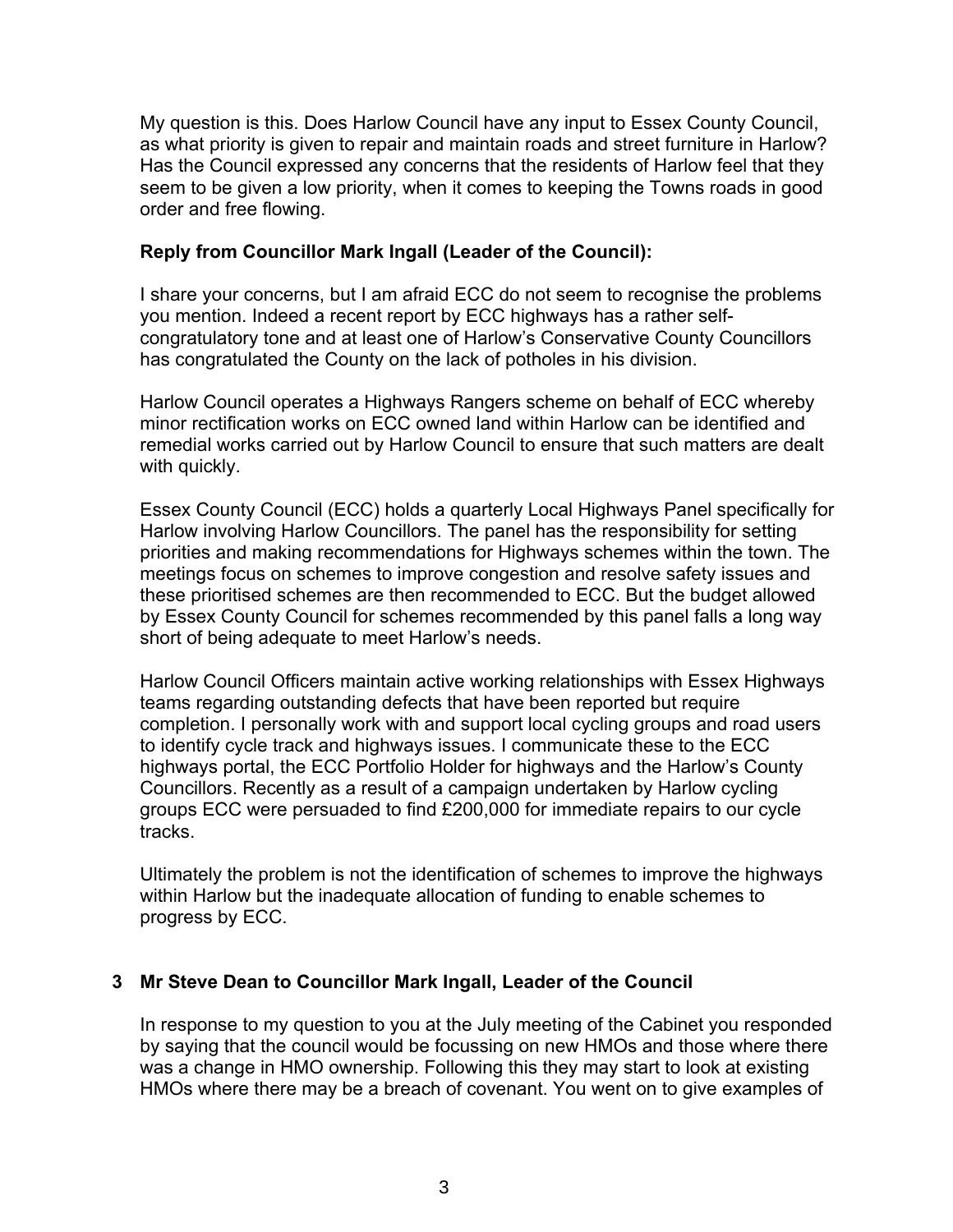factors that will be used to assess whether or not to agree to a variation to a covenant.

In view of the fact that there are HMOs in blatant breach of a covenant:

How soon can residents expect the council to look at existing HMOs?

It is very likely that the only way that the council would become aware of a breach is if it consults with other residents. In how wide an area in proximity to an HMO will you consult with residents either when giving permission for an HMO, when there is a change of ownership or reviewing an existing HMO?

# **Reply from Councillor Mark Ingall (Leader of the Council):**

The Council's focus remains on the enforcement of new HMOs. Based on legal advice, it is not possible to enforce covenants on long-standing HMOs where there has not been previous enforcement activity. However, the Council will seek to intervene where we believe there to have been a significant change to the operation of a particular property or where a change of ownership triggers a new covenant release.

In terms of the consultation process we use the same criteria for consultation as we use for consultation on a planning application, which is properties in the same row as the applicant property, plus those on the opposite side of the road. This obviously varies from property to property as street layouts vary across the town. The intention is to give those household who are likely to be most affected the opportunity to comment.

## **4 Mr Andrew Spillane to Councillor Mark Ingall, Leader of the Council**

The subject of climate change will I am sure have been discussed in the chamber on a number of occasions in the past and the planting of thousands of trees across the town is a good step in trying to reduce carbon in the air. Back in the 1950's and 1960's the Harlow Development Corporation planted many trees, but seem to have given little if any thought about how they would be maintained as they grew to maturity.

It is clear that Harlow Council have long since had any kind of proactive approach to the maintenance and care of trees, evidenced by the fact that members of The Harlow Alliance Party have spoken to many residents who have expressed concerns about trees close to their homes.

When can residents expect Harlow Council to commence a comprehensive, planned approach to tree maintenance, bearing in mind the thousands of new trees that have now been planted?